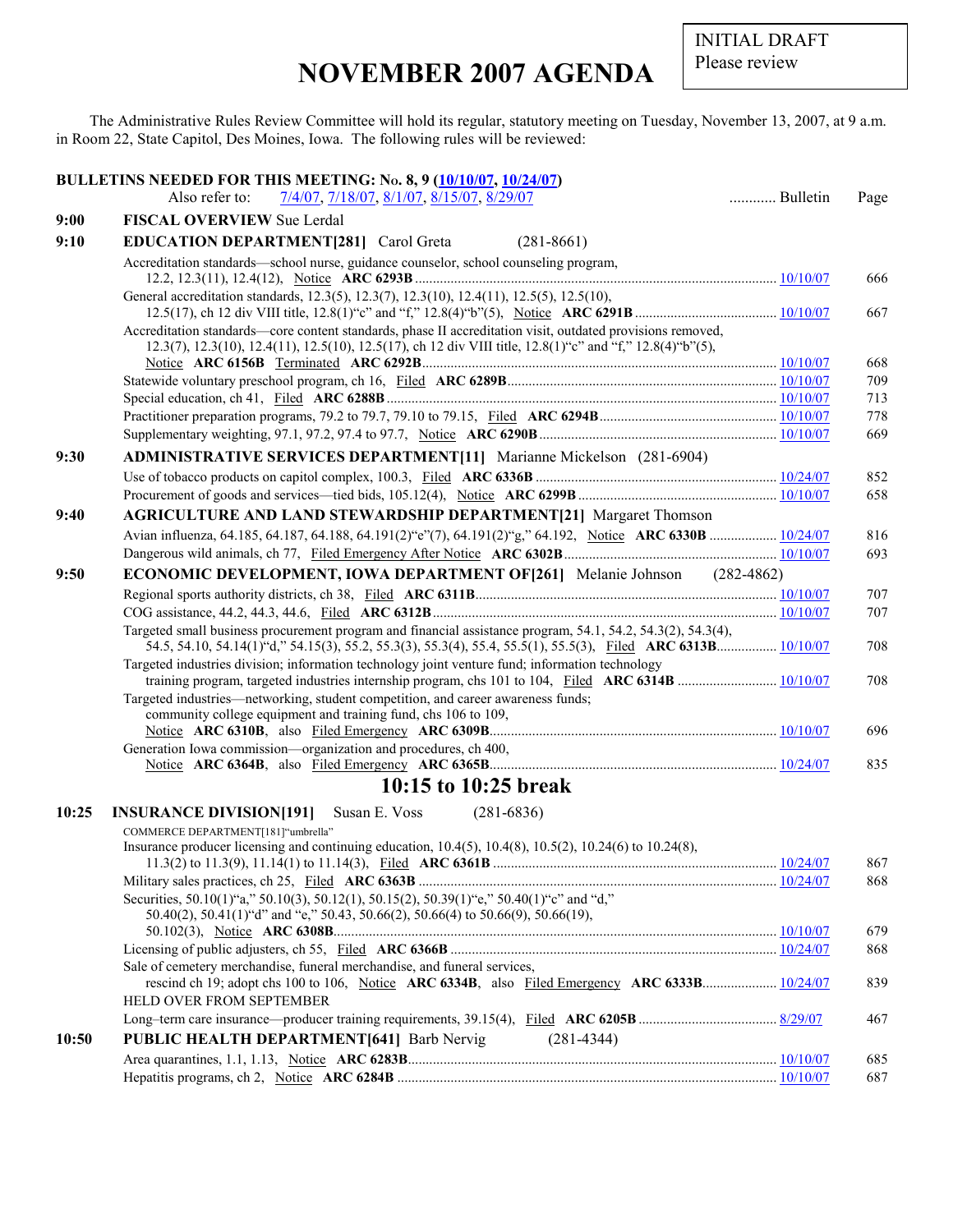# **NOVEMBER 2007 AGENDA**

|       | PUBLIC HEALTH DEPARTMENT[641] CONTINUED                                                                                                                                                                                   |     |
|-------|---------------------------------------------------------------------------------------------------------------------------------------------------------------------------------------------------------------------------|-----|
|       | Center for congenital and inherited disorders, $4.3(2)$ , $4.3(4)$ "c" $(2)$ , $4.3(4)$ "d" $(1)$ ,<br>4.3(5) "h" and "i," 4.3(6) "b" and "c," 4.3(8), 4.3(10) "e," 4.4(3) "a" and "b,"                                   |     |
|       |                                                                                                                                                                                                                           | 790 |
|       |                                                                                                                                                                                                                           | 791 |
|       | Trauma registry-data dictionary for reportable patient data,                                                                                                                                                              |     |
|       |                                                                                                                                                                                                                           | 792 |
| 11:10 | <b>INSPECTIONS AND APPEALS DEPARTMENT[481]</b> Steve Mandernach (281-0148)                                                                                                                                                |     |
|       | Amusement devices, ch 104 title, 104.2, 104.4 to 104.6, 105.1, 105.2, 105.5(2), 105.6(4),                                                                                                                                 |     |
|       |                                                                                                                                                                                                                           | 867 |
| 11:20 | <b>REVENUE DEPARTMENT[701]</b> Dave Casey (281-6163)                                                                                                                                                                      |     |
|       | Withdrawals from Iowa educational savings plan trust; exclusion for certain victim compensation payments and<br>for Vietnam Conflict veterans bonus; research activities credit; checkoffs, 40.1, 40.53(3), 40.71, 40.72, |     |
|       |                                                                                                                                                                                                                           | 871 |
|       | Film qualified expenditure tax credit; film investment tax credit, 40.70, 42.35, 42.36, 52.34, 52.35,                                                                                                                     |     |
|       |                                                                                                                                                                                                                           | 871 |
|       | Motor fuel—method of payment of taxes, electronic filing of reports, $67.3(1)$ "e," $67.3(2)$ "g,"                                                                                                                        |     |
|       | $67.3(3)$ "g," $67.3(4)$ "d," $67.3(5)$ "c," $67.3(7)$ "d," $67.3(8)$ "d," $67.3(9)$ "f," $67.3(11)$ "d,"                                                                                                                 |     |
|       |                                                                                                                                                                                                                           | 872 |
| 11:40 | <b>COMMITTEE BUSINESS---</b> Approve Minutes---November 2007 Meeting---Miscellaneous                                                                                                                                      |     |

#### **11:45-1:00 Lunch**

| 1:00 | $(242 - 3268)$<br><b>MEDICINE BOARD[653]</b> Ann Mowery                                                                                                                                                                                                                           |     |
|------|-----------------------------------------------------------------------------------------------------------------------------------------------------------------------------------------------------------------------------------------------------------------------------------|-----|
|      | PUBLIC HEALTH DEPARTMENT[641]"umbrella"                                                                                                                                                                                                                                           |     |
|      | Fees, 8.4(1)"c, "d," "f" and "g," 8.4(2)"a," 8.4(7), 9.11(3)"a," 9.13(1)"a," 9.13(2)"b,"                                                                                                                                                                                          | 681 |
|      |                                                                                                                                                                                                                                                                                   | 682 |
|      |                                                                                                                                                                                                                                                                                   |     |
| 1:15 | HUMAN SERVICES DEPARTMENT[441] Nancy Freudenberg (281-8438)                                                                                                                                                                                                                       |     |
|      | Disability services management, rescind ch 25 div I; amend 25.61, 25.62, 25.62(2),                                                                                                                                                                                                | 824 |
|      | Disability services management, 25.61, 25.62, 25.62(2), 25.62(2) "f" and "g," 25.62(5) "b,"                                                                                                                                                                                       | 837 |
|      | Calculation of countable income for FIP, FMAP and CMAP eligibility, $41.27(1)$ "g" $(1)$ , $41.27(1)$ "j,"<br>$41.27(2)^{6}$ ;" $41.27(8)^{6}$ ;" $a$ " $(1)$ , $41.27(8)^{6}$ ;" $b$ " $(6)$ , $41.27(9)^{6}$ ;" $a$ " $(2)$ , $(3)$ and $(7)$ , $41.27(9)^{6}$ ;" $b$ " $(4)$ , |     |
|      | $75.1(35)^{9}$ g''(2)"2," $75.57(2)^{6}$ c," $75.57(8)^{6}$ a," $75.57(8)^{6}$ b''(6), $75.57(9)^{6}$ a''(2) to (4) and (7),                                                                                                                                                      | 783 |
|      | Food assistance program—standard utility allowances, $65.8(1)$ "b" $(4)$ , $65.8(5)$ "b" $(4)$ ,                                                                                                                                                                                  |     |
|      |                                                                                                                                                                                                                                                                                   | 701 |
|      | Exemptions to federal requirement for verifying citizenship and identity,                                                                                                                                                                                                         | 784 |
|      | Expansion of medicaid coverage for dental services, 78.4(1)"c," 78.4(5)"d," 78.4(7)"l,"                                                                                                                                                                                           |     |
|      |                                                                                                                                                                                                                                                                                   | 675 |
|      | Medicaid reimbursement for nonemergency transportation, 78.13,                                                                                                                                                                                                                    | 675 |
|      |                                                                                                                                                                                                                                                                                   | 702 |
|      |                                                                                                                                                                                                                                                                                   | 785 |
|      | IowaCare, 92.1, 92.2, 92.2(4) "b," 92.5(3) "c," 92.5(4) "a," 92.5(7), 92.5(8), 92.7, 92.7(1) "a" and "b,"                                                                                                                                                                         |     |
|      |                                                                                                                                                                                                                                                                                   | 703 |
|      | Fingerprint checks for foster and adoptive parents and adult members of their households, 108.8(1)"c"(13),                                                                                                                                                                        | 786 |
|      | Service provider rate increases, 150.3(5)"p," 156.6(1), 156.11(3)"c," 185.112(1)"k," 185.112(14)"c" and "d,"                                                                                                                                                                      | 787 |
|      | Review and redetermination of eligibility for child care services, 170.3(5), Filed Emergency ARC 6280B  10/10/07                                                                                                                                                                  | 705 |
|      | Alternative claim form for child care assistance, 170.4(2)"a"(5), examples "1" to "3," 170.4(7),                                                                                                                                                                                  |     |
|      |                                                                                                                                                                                                                                                                                   | 787 |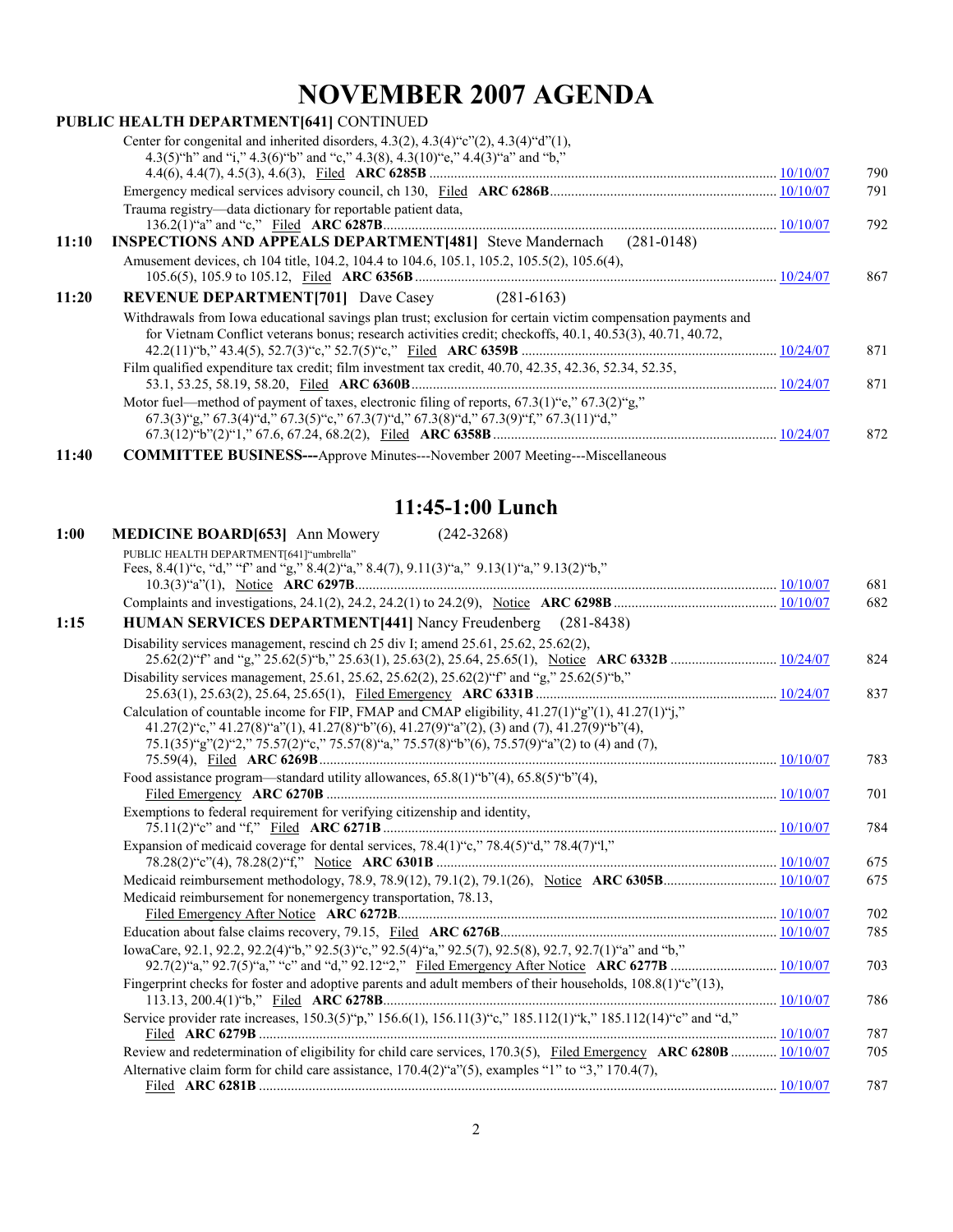## **NOVEMBER 2007 AGENDA**

| 2:00 | <b>ENVIRONMENTAL PROTECTION COMMISSION[567]</b> Marla Gallardo<br>$(281 - 8678)$                                                                                                               |     |
|------|------------------------------------------------------------------------------------------------------------------------------------------------------------------------------------------------|-----|
|      | NATURAL RESOURCES DEPARTMENT[561] "umbrella"                                                                                                                                                   | 852 |
|      | Air quality regulation of ethanol production facilities, 22.100, 33.3(1),                                                                                                                      | 836 |
|      | Clean air interstate rule (CAIR); clean air mercury rule (CAMR), 34.201, 34.210, 34.221,                                                                                                       |     |
|      |                                                                                                                                                                                                | 853 |
|      |                                                                                                                                                                                                | 853 |
|      |                                                                                                                                                                                                | 819 |
|      | Underground storage tank systems, 135.1(3) "d," 135.2, 135.3(3) "j," 135.3(5) "d," 135.3(8),                                                                                                   | 861 |
|      | <b>HELD OVER FROM OCTOBER</b>                                                                                                                                                                  | 823 |
|      | Sanitary landfills for municipal solid waste—groundwater protection systems for the disposal<br>of nonhazardous wastes, $101.13(1)$ <sup>(c</sup> j <sup>2</sup> ) <sup>(2</sup> ), $104.25$ , |     |
|      |                                                                                                                                                                                                | 89  |

### **No representative requested**

| XX:00 | <b>ARCHITECTURAL EXAMINING BOARD[193B]</b>                                                                                  |     |
|-------|-----------------------------------------------------------------------------------------------------------------------------|-----|
|       | Professional Licensing and Regulation Bureau[193]                                                                           |     |
|       | COMMERCE DEPARTMENT[181]"umbrella"<br>Application for registration by reciprocity or examination; authorization to practice |     |
|       |                                                                                                                             | 706 |
| XX:00 | <b>COLLEGE STUDENT AID COMMISSION[283]</b>                                                                                  |     |
|       | EDUCATION DEPARTMENT[281]"umbrella"                                                                                         |     |
|       | All Iowa opportunity scholarship program, ch 8, Notice ARC 6017B Terminated, also                                           | 658 |
|       | All Iowa opportunity foster care grant program, ch 9, Notice ARC 6018B Terminated, also                                     |     |
|       |                                                                                                                             | 660 |
|       |                                                                                                                             | 706 |
|       |                                                                                                                             | 706 |
| XX:00 | <b>CULTURAL AFFAIRS DEPARTMENT[221]</b>                                                                                     |     |
|       |                                                                                                                             | 662 |
|       | Cultural enrichment grant (CEG) program, ch 8 title, 8.1 to 8.3, 8.4(1), 8.4(2), 8.5 to 8.10,                               | 663 |
| XX:00 | <b>ENGINEERING AND LAND SURVEYING EXAMINING BOARD[193C]</b>                                                                 |     |
|       | Professional Licensing and Regulation Bureau[193]<br>COMMERCE DEPARTMENT[181]"umbrella"                                     |     |
|       | Licensure application and renewal; certification of documents; confidentiality of complaint                                 | 817 |
| XX:00 | <b>HOMELAND SECURITY AND EMERGENCY MANAGEMENT DIVISION[605]</b>                                                             |     |
|       | PUBLIC DEFENSE DEPARTMENT[601] "umbrella"                                                                                   |     |
|       |                                                                                                                             | 700 |
| XX:00 | <b>INSPECTIONS AND APPEALS DEPARTMENT[481]</b>                                                                              |     |
|       | Inspection of nonaccredited Iowa–licensed hospitals, 51.2(5), 51.2(6), 51.6,                                                | 788 |
|       |                                                                                                                             | 788 |
|       |                                                                                                                             | 678 |
| XX:00 | <b>IOWA FINANCE AUTHORITY[265]</b>                                                                                          |     |
|       |                                                                                                                             | 869 |
|       | Waivers and variances from administrative rules, $18.1$ , $18.4$ to $18.8$ , $18.10(1)$ to $18.10(10)$ ,                    |     |
|       |                                                                                                                             | 826 |
|       |                                                                                                                             | 869 |
|       |                                                                                                                             | 870 |